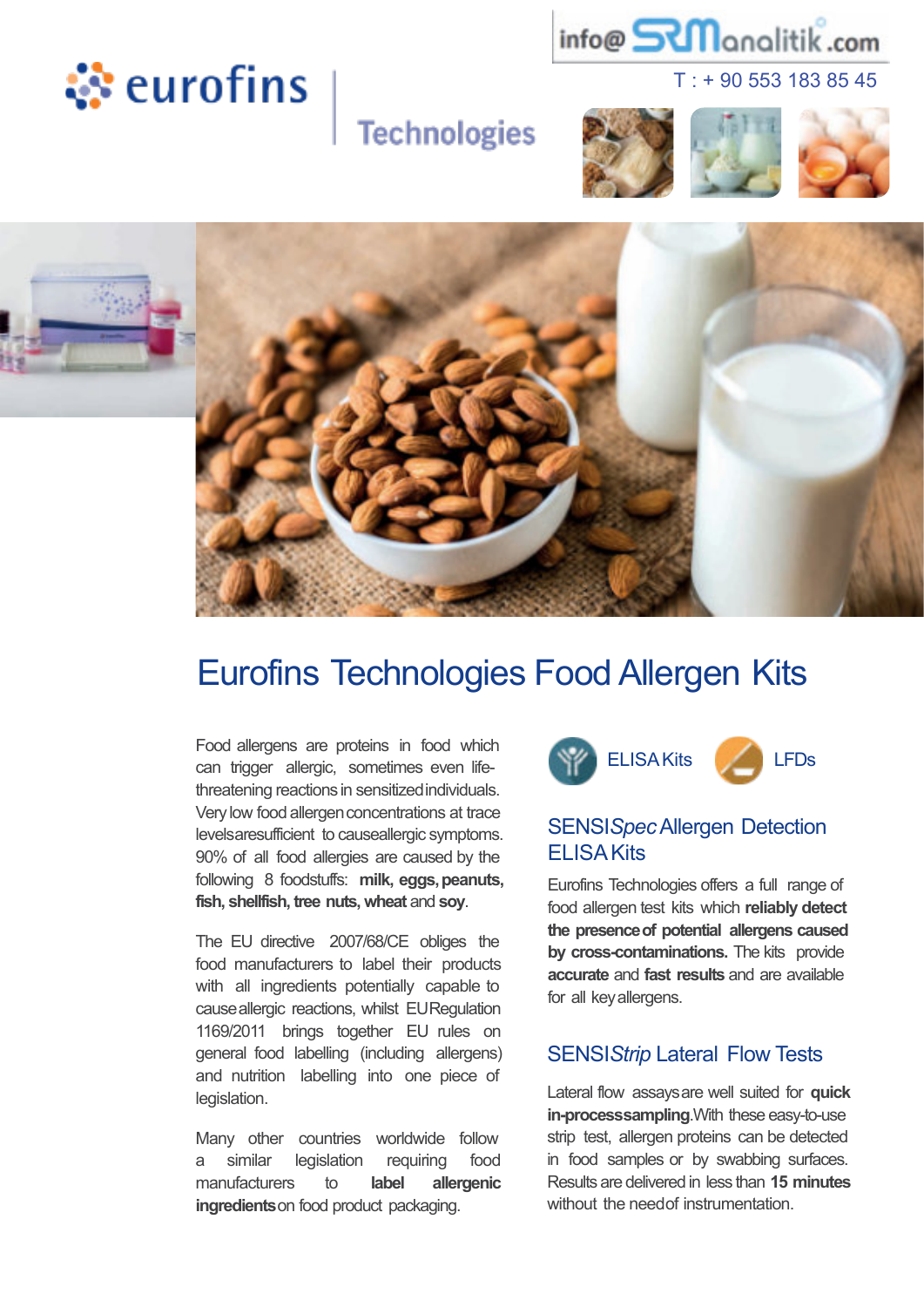

## Eurofins Technologies Food Allergen Kits

### **Key Benefits of ELISA Kits**

- Quick and sensitive method (low limits of detection)
- Validated protocols for ELISArobots
- Quantitative results, ready-to-use reagents
- High stability, accuracyand reproducibility
- Incubation at roomtemperature
- Minimumshelf life of 13 months

#### SENSI*Spec*Allergen Detection ELISA Kits



| Article no.* | <b>ELISA kits</b>                           | No. of wells | LOD (ppb)      | Quantitation range |
|--------------|---------------------------------------------|--------------|----------------|--------------------|
| HU0030001    | SENSISpecELISA Almond                       | 96           | 200            | $0.4 - 10$ ppm     |
| HU0030002    | SENSISpecELISA Beta-Lactoglobulin           | 96           | 1.5            | 10 - 400 ppb       |
| HU0030003    | SENSISpecELISA Casein                       | 96           | 40             | $0.2 - 6$ ppm      |
| HU0030004    | SENSISpecELISA Cashew                       | 96           | 200            | 2 -60 ppm          |
| HU0030005    | SENSISpecELISA Coconut                      | 96           | 400            | $2 - 30$ ppm       |
| HU0030006    | SENSISpec ELISA Crustaceans (Tropomyosin)   | 96           | 0.9            | 20 - 400 ppb       |
| HU0030007    | SENSISpecELISA Egg White                    | 96           | 50             | $0.4 - 10$ ppm     |
| HU0030008    | SENSISpecELISA Fish (Parvalbumin)           | 96           | 1400           | 4 - 100 ppm        |
| HU0030010    | SENSISpecELISA Hazelnut                     | 96           | 300            | $1 - 40$ ppm       |
| HU0030011    | SENSISpecELISA Lupin                        | 96           | 200            | $2 - 30$ ppm       |
| HU0030012    | SENSISpecELISA Lysozyme                     | 96           | $\overline{2}$ | 25 - 250 ppb       |
| HU0030013    | SENSISpecELISA Macadamia nut                | 96           | 100            | $1 - 40$ ppm       |
| HU0030014    | SENSISpecELISA Milk                         | 96           | 50             | $0.4 - 10$ ppm     |
| HU0030015    | SENSISpecELISA Molluscs (Tropomyosin)       | 96           | 1.7            | 10 - 400 ppb       |
| HU0030016    | SENSISpecELISA Mustard                      | 96           | 1000           | $2 - 60$ ppm       |
| HU0030017    | SENSISpecELISA Ovalbumin                    | 96           | $\overline{4}$ | 25 - 500 ppb       |
| HU0030018    | <b>SENSISpecELISA Brazil Nut</b>            | 96           | 200            | $1 - 40$ ppm       |
| HU0030019    | SENSISpecELISA Peanut                       | 96           | 100            | $1 - 40$ ppm       |
| HU0030020    | SENSISpecELISA Pecan Nut                    | 96           | 200            | $2 - 60$ ppm       |
| HU0030021    | SENSISpecELISA Pistachio                    | 96           | 130            | $1 - 40$ ppm       |
| HU0030022    | SENSISpecELISA Sesame                       | 96           | 200            | $2 - 30$ ppm       |
| HU0030023    | SENSISpecELISA Soy                          | 96           | 16             | 40 - 1000 ppb      |
| STP-E01      | NEW! Soy Protein Total ELISA Coming Soon!** | 96           | 2000           | $2 - 20$ ppm       |
| HU0030024    | SENSISpecELISA Walnut                       | 96           | 350            | $2 - 60$ ppm       |

\*All kits areavailable in 48 wells size

\*\* High sensitivity for hydrolyzedsamples;detects Total soyprotein (not only the SoyTrypsin Inhibitor)

#### SENSI*Spec*Allergen Spike Solutions

Our **SENSISpecAllergenSpikingSolutions** can be used to produce positive control samples suitable for validation of all Sensi*Spec*Allergen ELISAkits, such as determination of recovery rate in a spike/recovery assayand matrix interference in a linearity assay. Since no international or evenindustry wide reference materials are available for food allergens, spike solutions provide reference samples. The procedures for spiking samples are available upon request. **SENSI***Spec***SpikeSolutions are available for all allergen ELISAKits.**